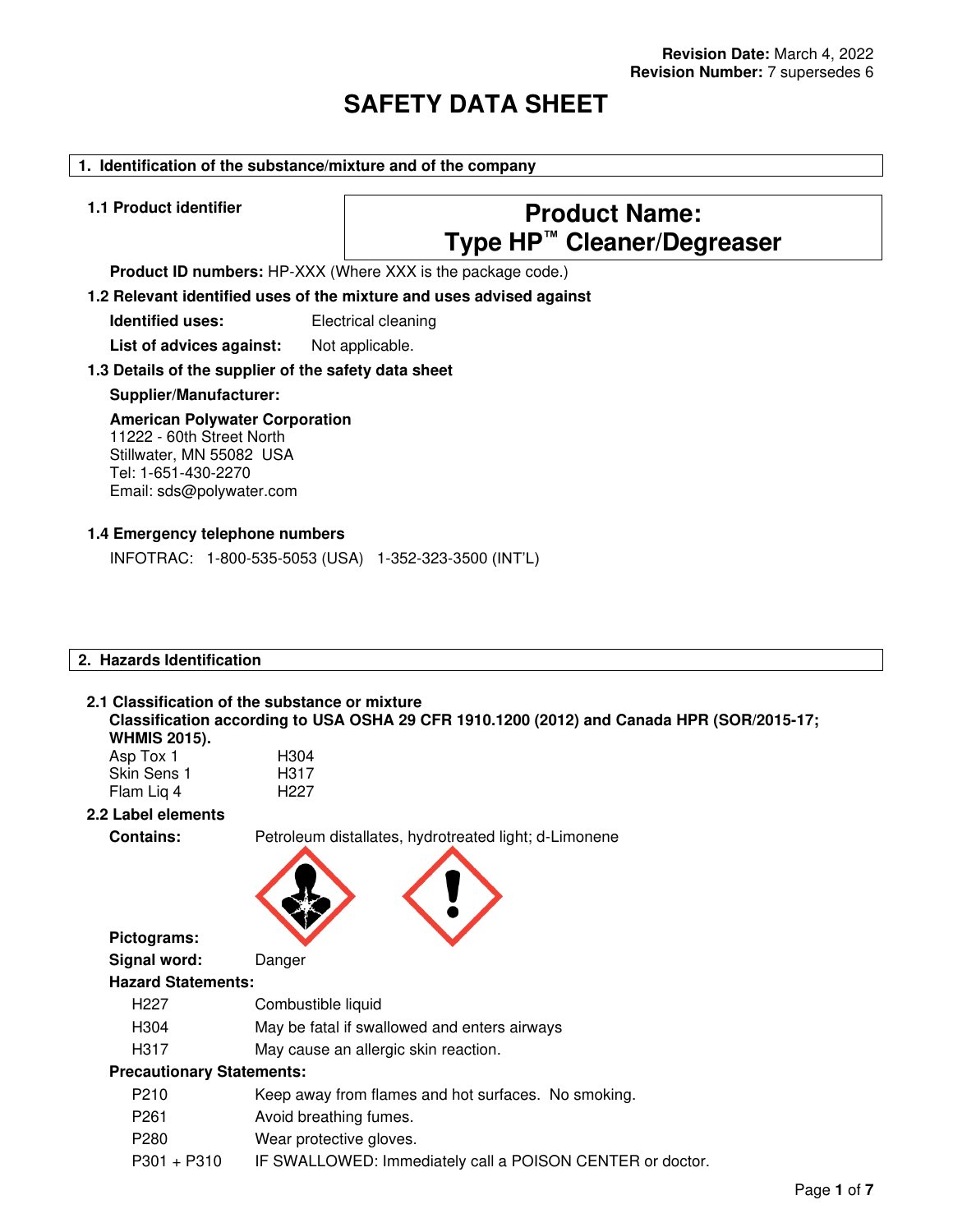# **Product Name:** Type HP<sup>™</sup> Cleaner/Degreaser **Revision Date:** March 4, 2022

| P331          | Do NOT induce vomiting.                                                          |
|---------------|----------------------------------------------------------------------------------|
| $P302 + P352$ | IF ON SKIN: Wash with plenty of water.                                           |
| $P333 + P313$ | If skin irritation or rash occurs: Get medical advice.                           |
| P363          | Wash contaminated clothing before reuse.                                         |
| P370 + P378   | In case of fire use media other than water to extinguish.                        |
| P403 + P235   | Store in a secure, well-ventilated place. Keep cool.                             |
| P501          | Dispose of contents/container in accordance with local and national regulations. |
|               |                                                                                  |

**2.3 Other hazards:** No information available.

### **3. Composition/Information on Ingredients**

| <b>Component</b><br>Petroleum distillates,<br>hydrotreated light | $CAS \neq$<br>64742-47-8 | EC#<br>265-149-8 | Wt. %<br>100<br>$90 -$ |
|------------------------------------------------------------------|--------------------------|------------------|------------------------|
| d-Limonene                                                       | 5989-27-5                | 227-813-5        | 10                     |
|                                                                  |                          |                  |                        |

**4. First Aid Measures**

### **4.1 Description of first aid measures**

| <b>Eye Contact:</b>            | If eye irritation from exposure to vapors develops, move to fresh air. Flush eyes<br>with clean water. If irritation persists, seek medical attention. For direct eye<br>contact, flush with large quantity of water for 15 minutes. Seek medical attention. |
|--------------------------------|--------------------------------------------------------------------------------------------------------------------------------------------------------------------------------------------------------------------------------------------------------------|
| <b>Skin Contact:</b>           | Remove contaminated clothing; flush skin thoroughly with water. If irritation<br>occurs, seek medical attention.                                                                                                                                             |
| <b>Inhalation (Breathing):</b> | If irritation of nose or throat develops, move to fresh air. If irritation persists, seek<br>medical attention. If breathing is difficult, provide oxygen. If not breathing, give<br>artificial respiration. Seek immediate medical attention.               |
| Ingestion (Swallowing):        | Do not induce vomiting or give anything by mouth. If victim is drowsy or<br>unconscious, place on the left side with head down. Do not leave victim<br>unattended. Seek medical attention.                                                                   |

#### **4.2 Most important symptoms and effects, both acute and delayed**

Refer to Section 11 for more information.

### **4.3 Indication of immediate medical attention and special treatment needed.**

Aspiration hazard. If ingested, material may be aspirated into the lungs and cause chemical pneumonitis.

#### **5. Firefighting Measures**

# **5.1 Extinguishing media:**

Carbon dioxide, water fog, dry chemical or foam.

## **5.2 Special hazards arising from the substance or mixture**

### **Hazardous decomposition and by-products:**

Burning generates CO, CO2 and smoke. Smoke may be acrid and fumes irritating.

#### **5.3 Advice for firefighters**

Wear full protective clothing, including self-contained, positive pressure or pressure-demand breathing apparatus. Sealed container can build up pressure when exposed to high heat. Use water spray to cool fire exposed containers.

# **6. Accidental Release Measures**

### **6.1 Personal precautions, protective equipment and emergency procedures:**

Keep away from heat/sparks/open flames/hot surfaces. No smoking. Use only non-sparking tools to clean up the spill. For a spill in a confined space, provide mechanical ventilation to disperse or exhaust vapors. For emergency responders: use respiratory protection: half-face or full-face respirator with filter(s) for organic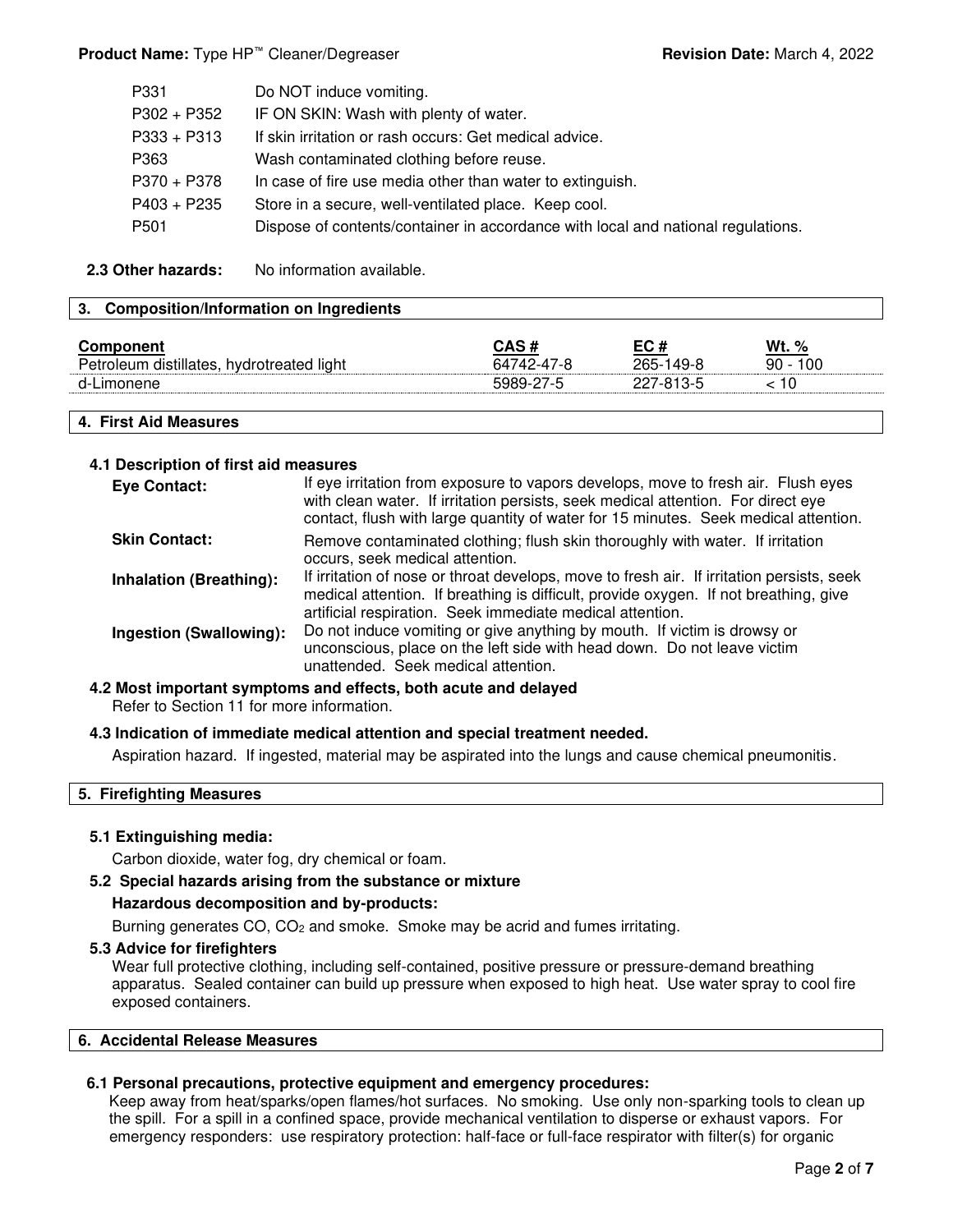vapor for spills in a confined space. Work gloves that are resistant to aromatic hydrocarbons are recommended. Chemical goggles are recommended if splashes or contact with eyes is possible. For small spills: normal antistatic work clothes are usually adequate.

#### **6.2 Environmental precautions:**

Avoid release to the environment. Dyke the spill to prevent entry into waterways, sewers, basements or confined areas.

#### **6.3 Methods materials for containment and cleaning up:**

Absorb spill with sand or absorbents. Collect as much of the spilled material as possible using non-sparking tools and transfer to a container. Seal the container. Remember, adding an absorbent material does not change the toxicity or flammability hazard.

# **6.4 Reference to other sections:**

Refer to Sections 4, 5, 8, and 13 for more information.

#### **7. Handling and Storage**

#### **7.1 Precautions for safe handling**

Keep away from heat/sparks/open flames/hot surfaces. No smoking. Avoid breathing vapors or spray. Do not get in eyes, on skin, or on clothing. Do not eat, drink or smoke when using this product. Wash thoroughly after handling. Wash contaminated clothing before reuse. For industrial or professional use only. Avoid contact with oxidizing agents (e.g. chlorine, chromic acid etc.)

#### **7.2 Conditions for safe storage, including incompatibilities**

Store in a well-ventilated place. Keep container tightly closed. Keep cool. Store away from acids and oxidizing agents.

# **7.3 Specific end uses**

See technical data sheet on this product for further information.

#### **8. Exposure Controls / Personal Protection**

### **8.1 Control parameters**

**Exposure limits and recommendations:** 

#### **Petroleum Distillates, hydrotreated light (64742-47-8)**

| <b>Country/Source</b>                       | Long-term exposure limit -<br>8 hr. TWA                                  | Short-term exposure limit -<br>$15$ min         |
|---------------------------------------------|--------------------------------------------------------------------------|-------------------------------------------------|
| Manufacturer, RCP* TWA                      | 1200 mg/m <sup>3</sup>                                                   |                                                 |
| USA, ACGIH TWA                              | Not established                                                          | Not established                                 |
| USA, OSHA PEL                               | 2000 mg/m <sup>3</sup> , 500 ppm<br>(as petroleum distillates (naphtha)) |                                                 |
| <b>British Columbia</b>                     | 200 mg/m <sup>3</sup>                                                    | --                                              |
| Alberta, Quebec, Yukon,                     |                                                                          |                                                 |
| Saskatchewan, Ontario*                      | Not established                                                          |                                                 |
| D-Limonene (5989-27-5)                      |                                                                          |                                                 |
| <b>Country/Source</b>                       | Long-term exposure limit -<br>8 hr. TWA                                  | Short-term exposure limit -<br>$15 \text{ min}$ |
| USA ACGIH TWA                               | Not established                                                          | Not established                                 |
| USA OSHA PEL                                | Not established                                                          | Not established                                 |
|                                             |                                                                          |                                                 |
| Alberta, Quebec, Yukon,                     |                                                                          |                                                 |
| British Columbia,<br>Saskatchewan, Ontario* | Not established                                                          | Not established                                 |

\*\* Manitoba, Newfoundland and Labrador, Nova Scotia, and Prince Edward Island are all based on the current ACGIH TLVs. New Brunswick is based on an older version ACGIH. Nunavet and Northwest Territories are based heavily on current ACGIH TLVs.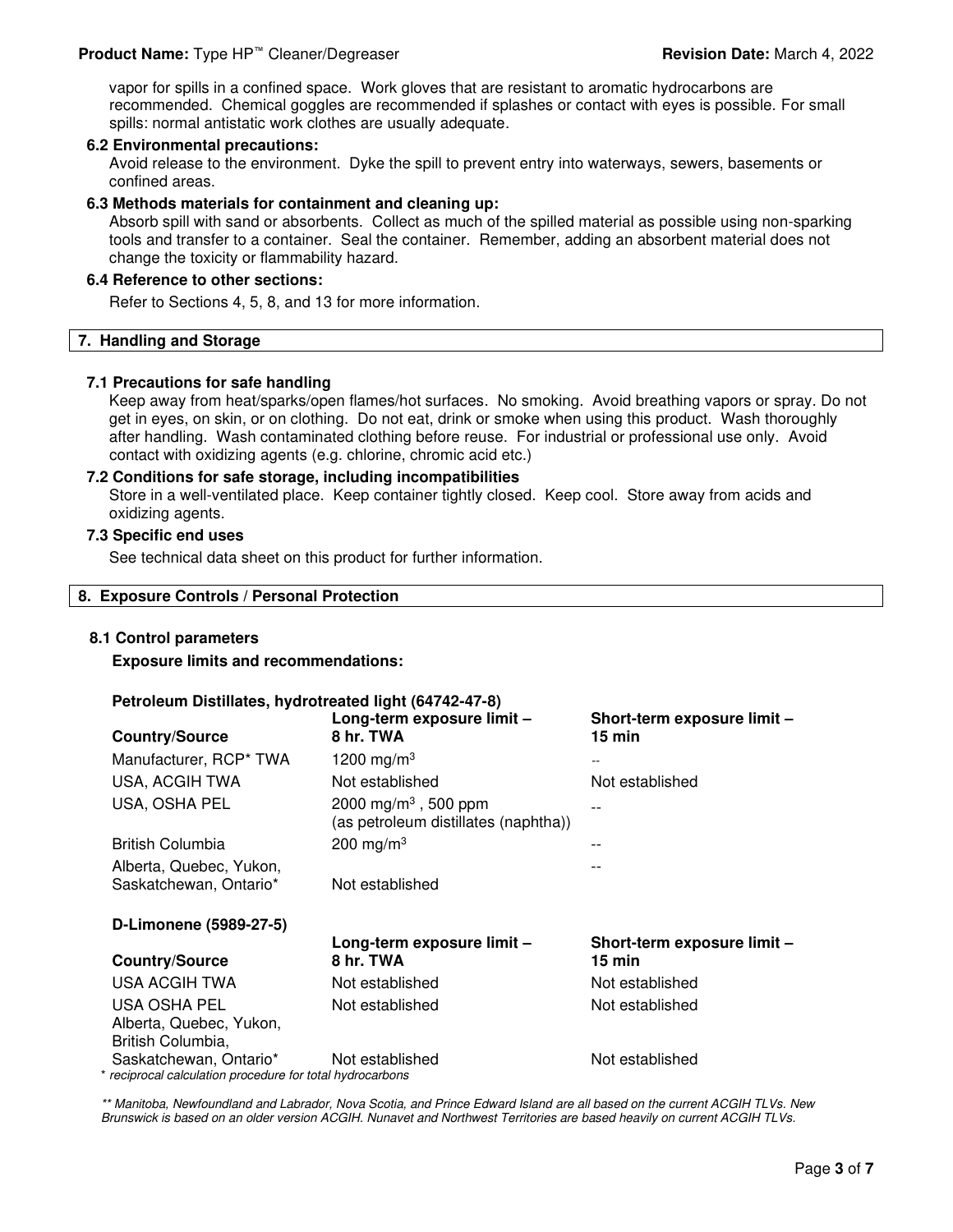#### **8.2 Exposure controls**

#### **Respiratory protection:**

Normal ventilation is adequate. If exposure exceeds recommended limits, respirator protection is recommended. Use a respirator or gas mask with cartridges for organic vapors (NIOSH or CE approved) with particulate pre-filter, P100 or AP2.

#### **Protective gloves:**

For repeated or prolonged skin contact, the use of impermeable gloves is recommended to prevent drying and possible irritation. If contact with forearms is likely wear gauntlet style gloves.

Suggested Material: Nitrile Rubber Suggested Thickness: For short term contact (<15 minutes), splashes use 0.2 mm. For full contact use 0.4 mm

Nitrile, minimum 0.38 mm thickness or comparable protective barrier material with a high performance level for continuous contact use conditions, permeation breakthrough minimum 480 minutes in accordance with CEN standards EN 420 and EN 374.

#### **Eye protection:**

Safety glasses recommended.

#### **Other protective equipment:**

It is suggested that a source of clean water be available in work area for flushing eyes and skin. Impervious clothing should be worn as needed.



# **9. Physical and Chemical**

### **9.1 Information of basic physical and chemical properties**

| Appearance:                                      | Clear, colorless liquid with a very light citrus scent.                                            |
|--------------------------------------------------|----------------------------------------------------------------------------------------------------|
| <b>Odor threshold:</b>                           | Not available                                                                                      |
| pH:                                              | Does not apply                                                                                     |
| <b>Freezing point:</b>                           | <- $58^{\circ}F$ (<- $50^{\circ}C$ )                                                               |
| <b>Boiling point:</b>                            | 365°F (185°C) Initial                                                                              |
| Flash point:                                     | >140°F (>60.5°C), Closed Cup (PMCC)                                                                |
| <b>Evaporation rate:</b>                         | $<$ 0.1 (n-butyl acetate = 1)                                                                      |
| Flammability (solid, gas):                       | Not applicable to liquids                                                                          |
| Upper/lower flammability or<br>explosive limits: | $LEL = 0.7\%$ UEL = 6.1%-7.0%                                                                      |
| Vapor pressure:                                  | $<$ 1 mm Hg $<$ 134 Pa @ 20°C                                                                      |
| Vapor density $(Air = 1)$ :                      | > 1.0                                                                                              |
| Specific gravity ( $H_2O = 1$ ):                 | 0.79                                                                                               |
| <b>Solubility in water:</b>                      | Nil                                                                                                |
| Partition coefficient: n-<br>octanol/water:      | Not available                                                                                      |
| <b>Auto-ignition temperature:</b>                | Not available                                                                                      |
| <b>Decomposition temperature:</b>                | Not available                                                                                      |
| <b>Viscosity:</b>                                | 1.3 cSt (1.3 mm2/sec) at 20 $\degree$ C - 2.5 cSt (2.5 mm2/sec) at 20 $\degree$ C [ASTM]<br>D7042] |
| 9.2 Other Information                            |                                                                                                    |
| Volatiles (Weight %):                            | 100%                                                                                               |
| <b>VOC Content:</b>                              | 790 g/l                                                                                            |
| 10. Stability and Reactivity                     |                                                                                                    |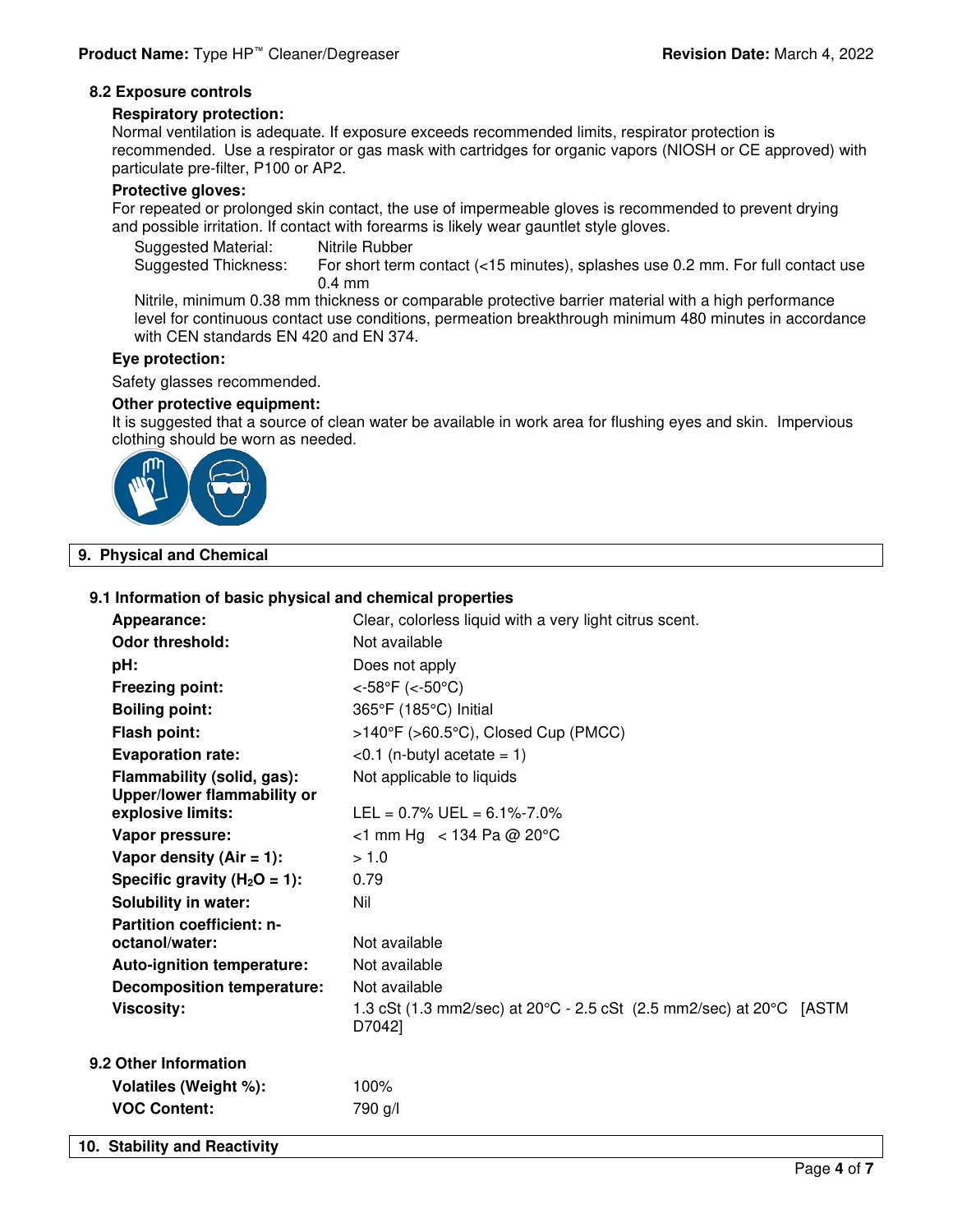# **10.1 Reactivity:**

See remaining headings in Section 10.

# **10.2 Chemical stability:**

Stable

# **10.3 Possibility of hazardous reactions:**

None known.

### **10.4 Conditions to avoid:**

Avoid heat, flame, and sparks.

### **10.5 Incompatible materials :**

Strong oxidizing agents.

### **10.6 Hazardous decomposition products:**

Carbon dioxide, carbon monoxide.

### **11. Toxicological Information**

# **11.1 Information on toxicological effects:**

### **Acute toxicity**

# **Eye contact:**

Direct eye contact may cause eye irritation. This irritation is minimal and expected to be transient.

### **Skin contact:**

Prolonged or repeated skin exposure can remove oils, causing redness, drying and cracking. Persons with pre-existing skin disorders may be more susceptible to skin irritation from this material.

### **Irritation and Sensitization Potential:**

Product may be irritating to skin and eyes. It may cause an allergic skin reaction.

### **Inhalation (Breathing):**

Concentrated petroleum solvent vapors may cause irritation of the nose and throat. Prolonged exposure to excessively high vapor concentrations can result in central nervous system depression (e.g., drowsiness, dizziness, loss of coordination, and fatigue). Persons with impaired lung function may experience additional breathing difficulties due to the irritant properties of this material.

### **Ingestion:**

Ingestion of large quantities may cause irritation of the digestive tract, nervous system depression (e.g., drowsiness, dizziness, loss of coordination, and fatigue).

### **Toxicity to Animals:**

| Petroleum distillates, |                                             |
|------------------------|---------------------------------------------|
| hydrotreated light:    | LD <sub>50</sub> (oral rat) $>5000$ mg/kg   |
|                        | $LD_{50}$ (dermal rabbit) > 2000 mg/kg      |
|                        | $LC_{50}$ (inhl rat) > 4.3 mg/L, 4 hours    |
| d-Limonene:            | $LD_{50}$ (oral rat) >5000 mg/kg            |
|                        | LD <sub>50</sub> (dermal rabbit) 5000 mg/kg |
|                        | RD <sub>50</sub> 1000 ppm                   |

### **Aspiration hazard**

May be fatal if swallowed and enters airways. Based on physico-chemical properties of the material.

# **Chronic Exposure:**

| <b>Reproductive Toxicity:</b>                          | Not available.     |
|--------------------------------------------------------|--------------------|
| <b>Mutagenicity:</b>                                   | Not available.     |
| Teratogenicity:                                        | Not available.     |
| <b>Specific Target Organ</b><br><b>Toxicity (STOT)</b> | No end point data. |
| <b>Toxicologically Synergistic</b>                     |                    |
| <b>Products:</b>                                       | Not available.     |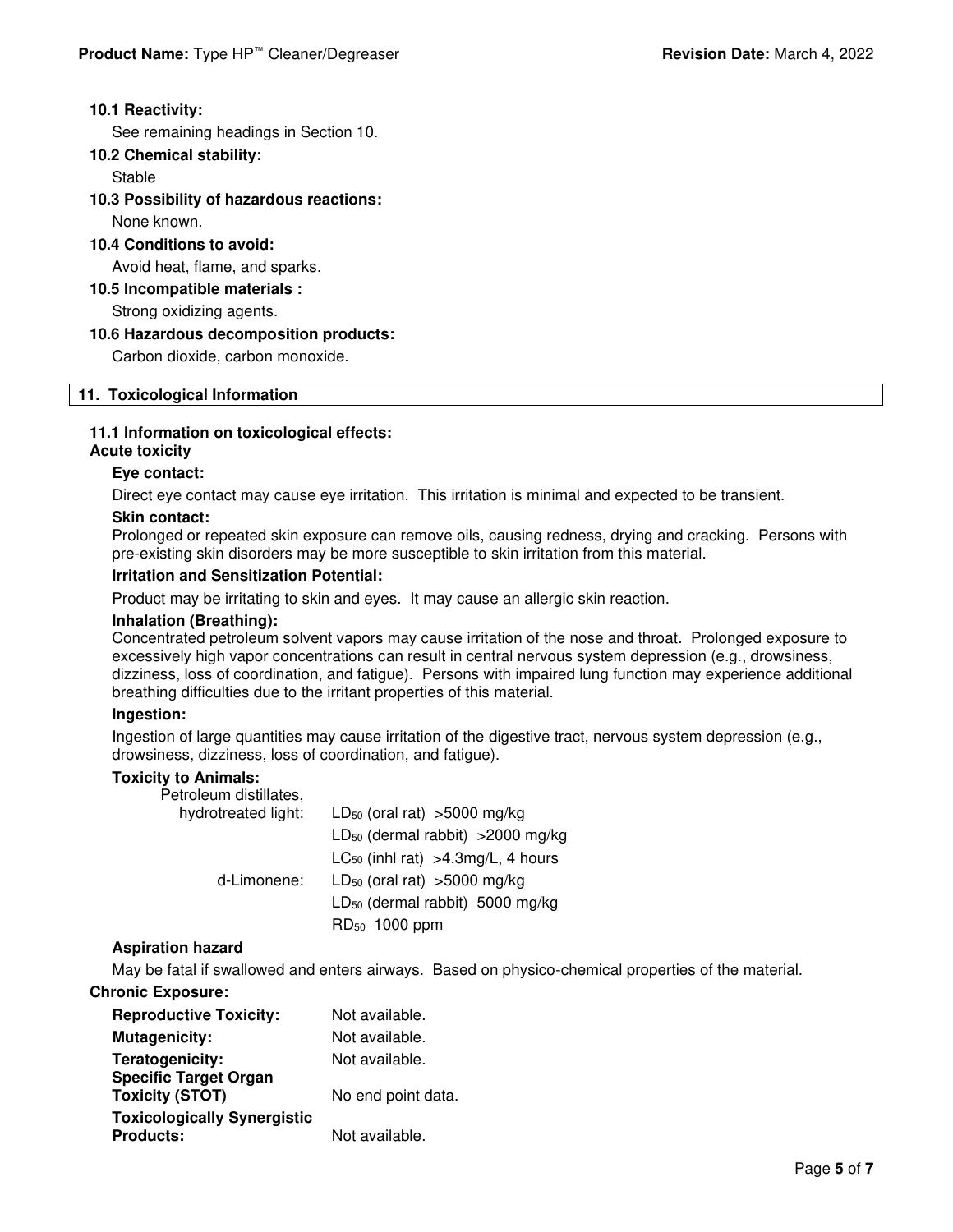**Carcinogenic Status:** This substance has not been identified as a carcinogen or probable carcinogen by NTP, IARC, or OSHA, nor have any of its components.

# **12. Ecological Information**

| 12.1 Toxicity:                                     |                                                                                |
|----------------------------------------------------|--------------------------------------------------------------------------------|
| <b>Ecotoxicity:</b>                                | No information available.                                                      |
| <b>Aquatic Toxicity:</b>                           | No data available. May be toxic to aquatic life with long lasting<br>effects.  |
| 12.2 Persistence and degradability:                | Expected to be biodegradable.                                                  |
| 12.3 Bioaccumulation potential:                    | No information available                                                       |
| 12.4 Mobility in soil:                             | No information available.                                                      |
| 12.5 Results of PBT and vPvB<br><b>Assessment:</b> | This product is not, nor does it contain a substance that is a PBT or<br>vPvB. |
| 12.6 Other adverse effects:                        | None known.                                                                    |

#### **13. Disposal Considerations**

Dispose of product in accordance with National and Local Regulations.

#### **14. Transport Information**

| <b>UN Number:</b>             | Not Listed     |
|-------------------------------|----------------|
| UN Proper shipping name:      | Not Applicable |
| Transport hazard class(es):   | Not Applicable |
| Packing group:                | Not Applicable |
| <b>Environmental hazards:</b> | None known     |
| <b>Special precautions:</b>   | None known     |
| TDG:                          | Not Regulated  |
| <b>ICAO/IATA-DGR:</b>         | Not Regulated  |
| IMDG:                         | Not Regulated  |
| <b>ADR/RID:</b>               | Not Regulated  |

#### **15. Regulatory Information**

#### **15.1 Safety, health and environmental regulations/legislation specific for the substance or mixture**

#### **USA Federal and State**

All components are listed on the TSCA inventory.

| <b>Hazard Categories for SARA</b> | <b>Acute</b>                  | <b>Chronic</b>             | <u>Fire</u>    | <b>Pressure</b> | Reactive             |
|-----------------------------------|-------------------------------|----------------------------|----------------|-----------------|----------------------|
| Section 311/312 Reporting         | Yes                           | No                         | Yes            | N٥              | No                   |
|                                   |                               | <b>CERCLA/SARA Sec 302</b> |                |                 | SARA Sec. 313        |
| <b>Components</b>                 | <b>Hazardous Substance RQ</b> |                            | <b>EHS TPQ</b> |                 | <b>Toxic Release</b> |
|                                   |                               |                            |                |                 |                      |

Components are not affected by these Superfund regulations.

| <b>NFPA Ratings:</b> | Health:     |  |
|----------------------|-------------|--|
|                      | Fire:       |  |
|                      | Reactivity: |  |

National Fire Protection Association (NFPA) hazard ratings are designed for use by emergency response personnel during spill, fire or similar emergencies. Hazard ratings are based on physical and toxic properties of combustion or decomposition.